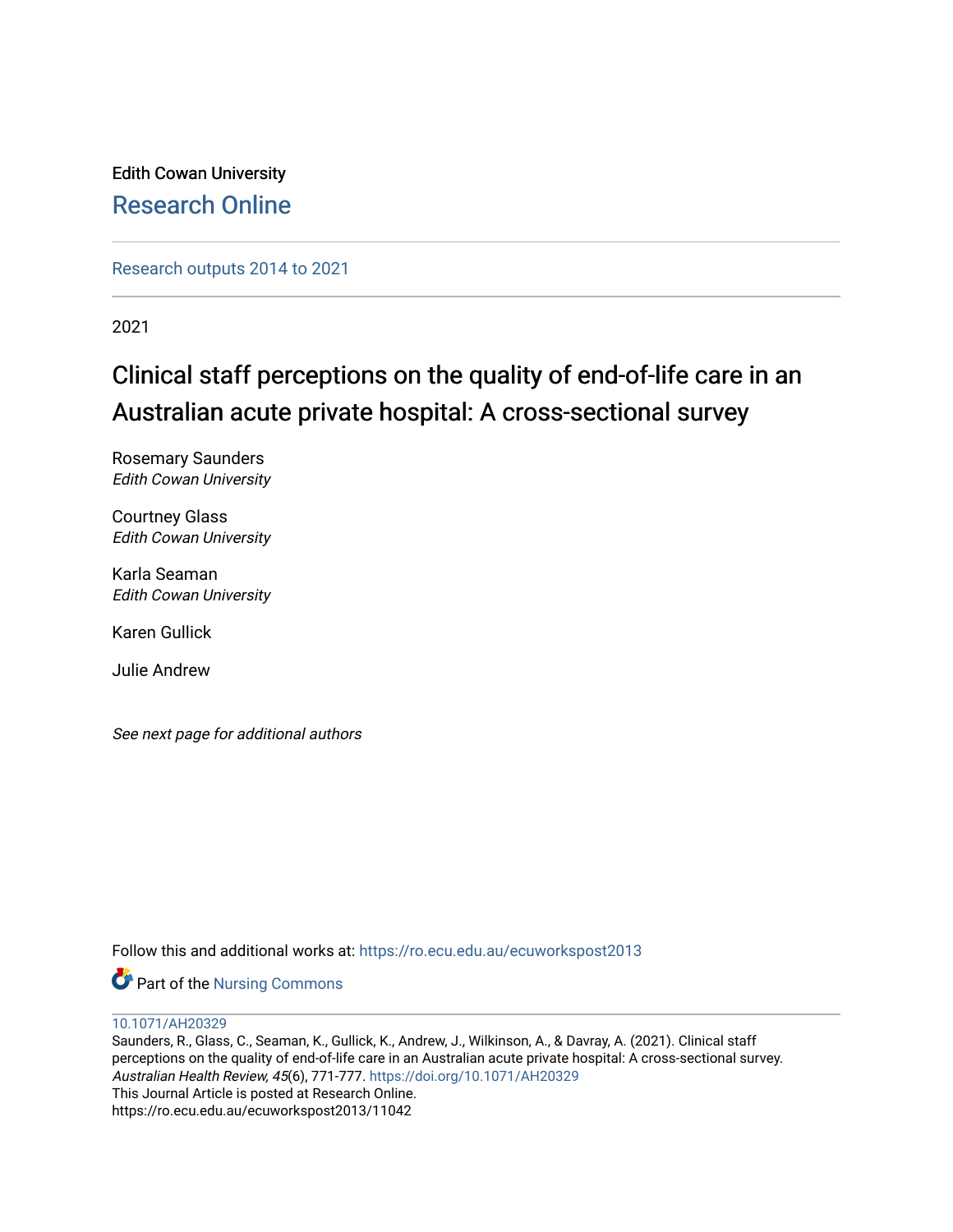## Authors

Rosemary Saunders, Courtney Glass, Karla Seaman, Karen Gullick, Julie Andrew, Anne Wilkinson, and Ashwini Davray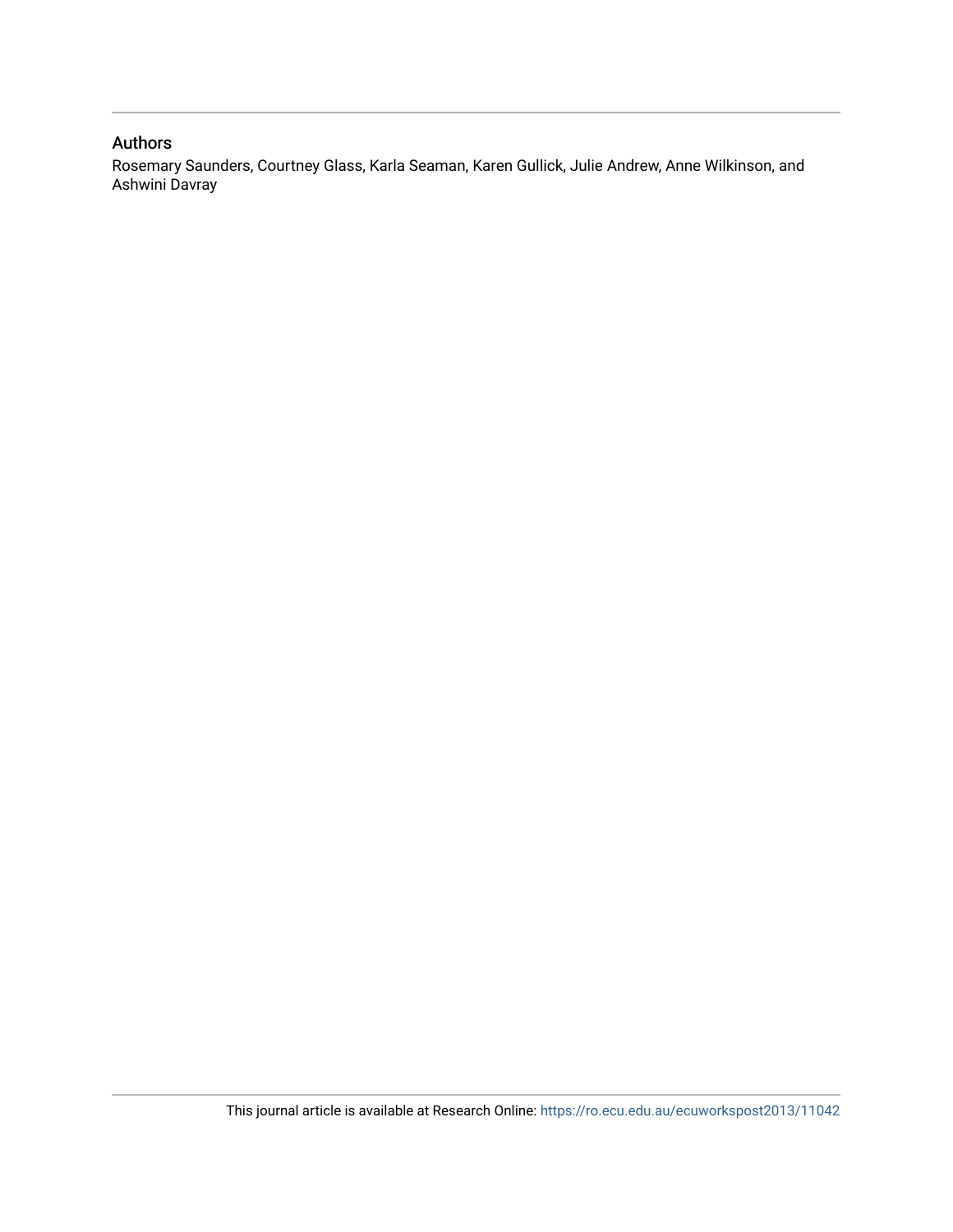*Australian Health Review* https://doi.org/10.1071/AH20329

## **Clinical staff perceptions on the quality of end-of-life care in an Australian acute private hospital: a cross-sectional survey**

*Rosemary Saunders* 1,3 PhD, Senior Lecturer *Courtney Glass*<sup>1</sup> MDiet, Research Assistant *Karla Seaman*<sup>1</sup> PhD, Senior Research Assistant *Karen Gullick*<sup>2</sup> MA(ScNurs), Director of Clinical Services *Julie Andrew*<sup>2</sup> PG Cert. Palliative Care, Clinical Nurse *Anne Wilkinson*<sup>1</sup> PhD, Adjunct Professor in Nursing *Ashwini Davray*<sup>2</sup> FRACP, Palliative Medicine Specialist

<sup>1</sup>School of Nursing and Midwifery, Edith Cowan University, 270 Joondalup Drive, Joondalup, WA 6027,

Australia. Email: c.glass@ecu.edu.au; k.seaman@ecu.edu.au; anne.wilkinson@ecu.edu.au

<sup>2</sup>Hollywood Private Hospital, Monash Avenue, Nedlands, WA 6009, Australia.

Email: GullickK@ramsayhealth.com.au; 1julieandrew1@gmail.com; Ashwini@ccwa.net.au

<sup>3</sup>Corresponding author. Email: rosemary.saunders@ecu.edu.au

## **Abstract.**

**Objective.** To explore the perceptions of clinical staff on the quality of end-of-life care in an acute private hospital. **Methods.** A descriptive cross-sectional study with a convenience sample of clinical staff in an acute private hospital were surveyed using a validated end-of-life survey. Data from the surveys were analysed using descriptive statistics for quantitative responses and inductive content analysis for the open-ended responses.

**Results.** Overall, 133 staff completed the survey. Of these, 107 had cared for a dying patient in the hospital. In total, 87.6% of participants felt confident in their ability to recognise a dying patient and 66.7% felt confident in their ability to talk to the patient and family. Almost one-third had not received specific training in the area.

**Conclusions.** Hospitals need to take the lead in ensuring end-of-life care processes are embedded across clinical areas. This includes providing staff with end-of-life care education and support in the delivery of end-of-life care. These strategies will facilitate safe and quality end-of-life care, including better collaboration between patients, families and staff.

What is known about the topic? Key to providing quality end-of-life care in hospitals are strategic guidelines that support good clinical governance and adequately trained staff to deliver the care.

**What does the paper add?** This study highlights the importance of clinical staff in all areas having skills and confidence in providing care to dying patients and their families.

What are the implications for practitioners? It is important that all health practitioners implement strategies to overcome gaps in staff education and support, to ensure all patients and families receive quality end-of-life care.

**Keywords:** hospitals, private; nursing, health professional, hospital; mixed-methods, end-of-life care, palliative care, terminal care.

Received 18 November 2020, accepted 17 May 2021, published online 10 August 2021

## **Introduction**

It is often a challenge to deliver good-quality, end-of-life care in acute settings due to the focus on the needs of acutely unwell patients. However, the quality and safety of end-of-life care for patients, families and for the staff delivering care is essential.<sup>1</sup>

This is particularly pertinent as dying in an acute hospital is common worldwide, with over half (54%) of deaths across 45 populations occurring in hospital.<sup>2</sup> Japan reported the highest number of deaths in hospital (78%) despite 60% of Japanese older adults stating they want to die at home.<sup>[2](#page-7-0)</sup> Similarly, in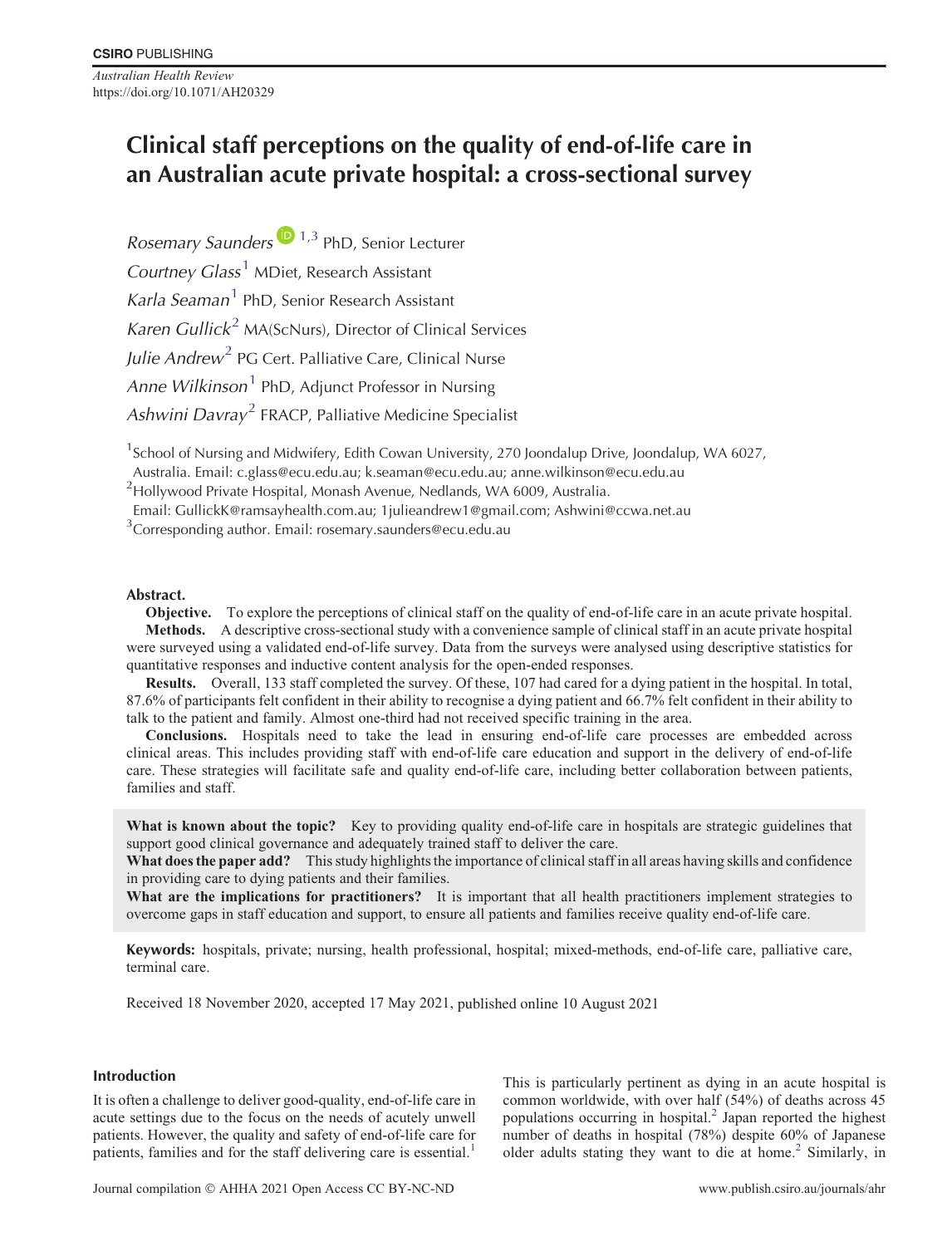Canada (60%), the United Kingdom (UK) (57%) and in the United States of America (USA) (45%), significant proportions of deaths occurred within hospitals.<sup>[2,3](#page-7-0)</sup> In Australia, most people state they would prefer to die in their own home; however, each year more than half of the people who die do so in acute hospitals  $(54\%)$  $(54\%)$  $(54\%)$ <sup>4</sup>

Patients, bereaved family and staff report variable perceptions of end-of-life care in hospitals, but engaging with them is important to inform end-of-life care.  $5-8$  $5-8$  $5-8$  Key to providing care in hospitals are strategic guidelines that support good clinical governance and adequately trained staff to deliver the care. Global and national guidelines have been developed to inform the delivery of end-of-life care in hospitals.<sup>9</sup> Other countries including the UK,<sup>[10](#page-8-0)</sup> Ireland,<sup>11</sup> Canada,<sup>[12](#page-8-0)</sup> Singapore<sup>[13](#page-8-0)</sup> and New Zealand $I<sup>14</sup>$  $I<sup>14</sup>$  $I<sup>14</sup>$  have also reported the implementation of national strategies and the need for an adequately trained workforce for end-of-life care in acute settings.

In Australia, national and state-wide strategies have been developed to guide health services to respond to the needs of patients at the end of their life. The Australian Commission on Safety and Quality in Healthcare (ACSQHC) developed a National Consensus Statement, 'Essential elements for safe and high-quality end-of-life care' and also included end-of-life care as part of the comprehensive care standard in the National Safety and Quality Health Service (NSQHS) Standards.<sup>[1,](#page-7-0)[15](#page-8-0)</sup> These standards provide a nationally consistent statement of the quality of care expected from health service organisations, including hospitals.<sup>15</sup> In Western Australia (WA), the WA End of Life and Palliative Care Strategy (2018–28) provides strategic state-wide direction.<sup>[16](#page-8-0)</sup> Key to these state and national requirements is the prerequisite that hospitals have processes to recognise and provide end-of-life care, including staff with the knowledge and skills to provide quality and safe care for support of patients at the end of their life.[16](#page-8-0)

Achieving excellence in end-of-life care is recognised as challenging, though is a key part to achieving safety and quality. Examining the delivery of end-of-life care from the perspectives of staff, patients and families can inform clinical practice, resource allocation and planning decisions. This study reports on the perceptions of clinical staff on end-of-life care in a private acute hospital. It was part of a wider study that utilised a multifaceted methodology using a retrospective clinical file review to examine the end-of-life care that had been delivered; and bereaved family and clinical staff member perceptions of endof-life care during the last 3 days of life.

#### **Methods**

## *Study design, setting and participants*

A descriptive cross-sectional study using a survey was undertaken at a large  $(700 + \text{beds})$  private acute hospital in Western Australia, averaging 300 deaths per year. The hospital has a policy for end-of-life care and provides a 24-h chaplaincy service, dedicated palliative care beds, palliative care team and dedicated volunteer support.

Clinical staff (medical consultants, junior doctors, registered nurses, enrolled nurses and allied health staff) were informed of the study via the Nurse Unit Managers and flyers posted on wards. Staff were invited to participate in an online or

paper-based anonymous survey distributed to all wards. Completed paper-based surveys were returned to a secure collection box based on each ward, collected weekly by a research team member.

#### *Data collection*

The 'End-of-life care clinician survey tool', consisting of 36 sixpoint Likert scale (ranging from strongly agree to strongly disagree) questions developed by the ACSQHC, was utilised.<sup>17</sup> The tool asked questions addressing demographic details; experience in providing end-of-life care; expertise of clinical team; end-of-life care delivered; communication with team members, patients and families; communication about death and dying with team members, patients and families; education and training; experiences of end-of-life care; and quality of care provided.<sup>[17](#page-8-0)</sup> Two open-ended questions were added to the survey to explore staff perceptions of areas for improvement and additional feedback.

#### *Data analysis*

Data were entered into Microsoft Excel (Microsoft Corporation) and checked by a second researcher. Descriptive statistics, frequencies and percentages, were used to analyse the quantitative data using Stata SE 15 (StataCorp, 2017).<sup>18</sup> Due to the small sample sizes of non-nursing profession participants, no further statistical analysis was conducted; however, descriptive statistics between nurses (registered and enrolled nursed), doctors (all levels) and allied health has been included in the tables to demonstrate potential differences between professions. Fisher's exact test was conducted to explore the association between survey questions. Inductive content analysis was used to identify categories for open-ended responses.<sup>[19](#page-8-0)</sup>

#### *Ethical approval*

The study was approved by the Hollywood Private Hospital Research Ethics Committee (HPH518) and Edith Cowan University Human Research Ethics Committee (20179). Participants were provided with participant information forms and consent was implied by completion of the survey.

#### **Results**

One-hundred and thirty-three clinical staff responded to the survey, with the majority nurses  $(n = 111)$ , plus allied health staff  $(n = 13)$ , medical staff  $(n = 8)$  and one respondents did not specify their profession. The majority of participants (80.5%) had experienced caring for a dying patient at the hospital and almost half (48.9%) of the participants had over 10 years of clinical experience [\(Table 1\)](#page-4-0).

One-hundred and seven participants with experience in delivering end-of-life care completed survey questions specific to their experience. [Table 2](#page-4-0) contains the response to questions relating to staff experiences in end-of-life care delivery, overall and by profession. From their experience at the hospital, most staff perceived that care was usually or always done well (77.9%); however, the majority of staff reported sometimes  $(65.0\%)$ , usually  $(8.0\%)$  or always  $(8.0\%)$  finding end-of-life care distressing [\(Table 2\)](#page-4-0).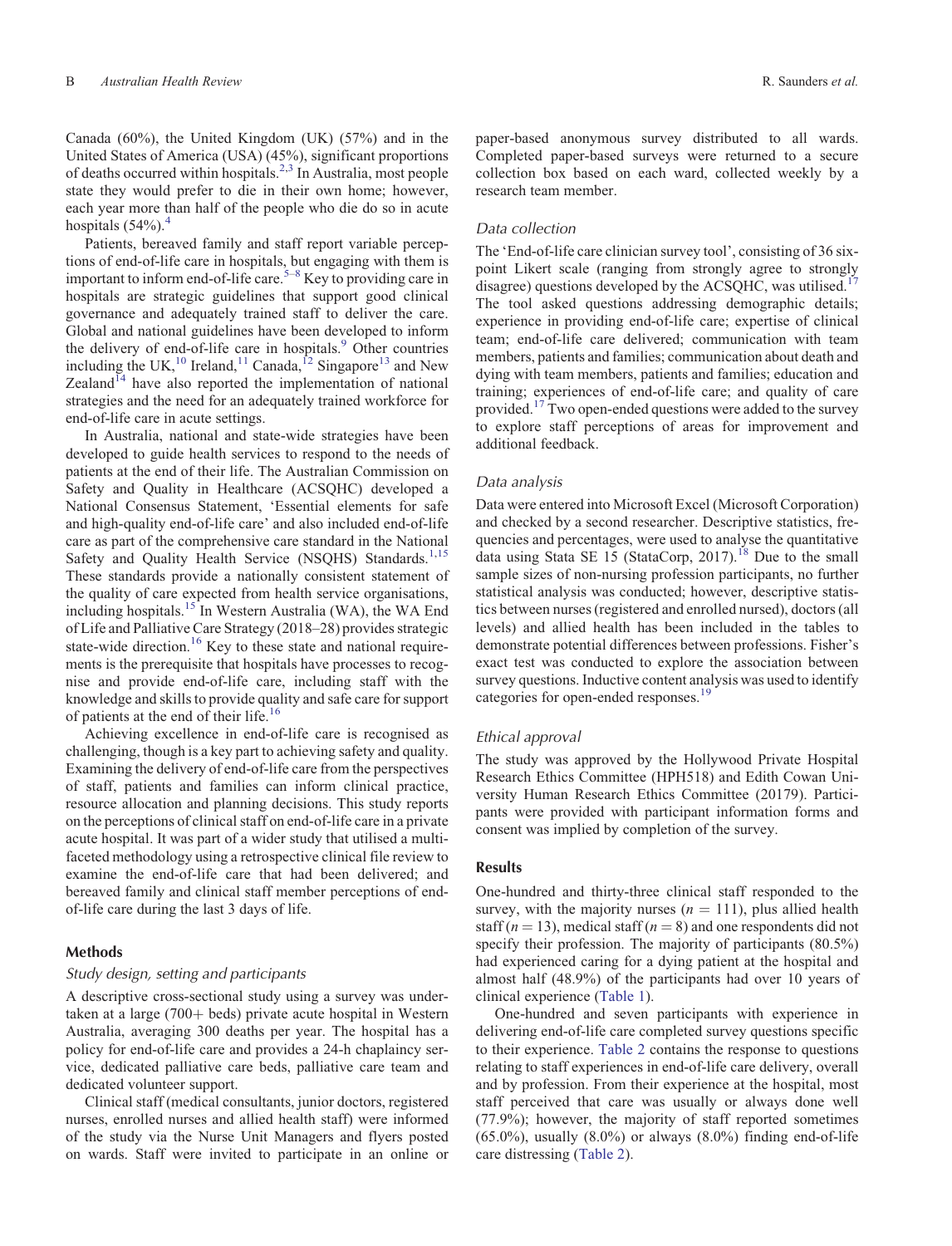<span id="page-4-0"></span>

|                                                                 | Overall $(n = 133)$ | Doctor $(n=8)$ | Nurse $(n=111)$ | Allied Health $(n = 13)$ |
|-----------------------------------------------------------------|---------------------|----------------|-----------------|--------------------------|
| Gender, $n$ $(\%)$                                              |                     |                |                 |                          |
| Female                                                          | 121(91.0)           | 5(62.5)        | 104(93.7)       | 12(92.3)                 |
| Male                                                            | 10(7.5)             | 3(37.5)        | 6(5.4)          | 1(7.7)                   |
| Missing                                                         | 2(1.5)              | $\mathbf{0}$   | 1(0.9)          | $\mathbf{0}$             |
| Years of experience, $n$ (%)                                    |                     |                |                 |                          |
| $\leq 5$                                                        | 46(34.6)            | 2(25.0)        | 42 (37.8)       | 2(15.4)                  |
| $6 - 10$                                                        | 21(15.8)            |                | 19(17.1)        | 2(15.4)                  |
| >10                                                             | 65(48.9)            | 6(75.0)        | 50(45.1)        | 9(69.2)                  |
| Unknown                                                         | 1(0.7)              | $\mathbf{0}$   | $\Omega$        | $\mathbf{0}$             |
| Have you cared for a dying patient at this<br>hospital? $n$ (%) |                     |                |                 |                          |
| Yes                                                             | 107(80.5)           | 8(100.0)       | 86 (77.5)       | 12(92.3)                 |

|  | Table 1. Participant demographic characteristics                      |
|--|-----------------------------------------------------------------------|
|  | Note: one participant did not provide information on their profession |

**Table 2. Staff experiences in end-of-life care delivery**

N/A, not applicable; –, N/A was not a response option

| Survey question                               | Job role                 | Response $n$ (%) |                |              |          |              |          |
|-----------------------------------------------|--------------------------|------------------|----------------|--------------|----------|--------------|----------|
|                                               |                          | Always           | Usually        | Some-times   | Rarely   | Never        | N/A      |
| End-of-life care is done well on my ward      | Overall $(n = 104)$      | 26(25.0)         | 55 (52.9)      | 17(16.4)     | 5(4.8)   | 1(0.9)       |          |
|                                               | Doctor $(n=8)$           | 1(12.5)          | 7(87.5)        | $\theta$     | $\Omega$ | 0            |          |
|                                               | Nurse $(n = 84)$         | 24(28.6)         | 40(47.6)       | 15(17.8)     | 4(4.8)   | 1(1.2)       |          |
|                                               | Allied health $(n = 12)$ | 1(8.3)           | 8(66.7)        | 2(16.7)      | 1(8.3)   | $\theta$     |          |
| Dying patients on my ward receive timely      | Overall $(n = 102)$      | 11(10.8)         | 50(49.0)       | 31(30.4)     | 9(8.8)   | 1(1.0)       |          |
| withdrawal of acute treatment                 | Doctor $(n=8)$           | 3(37.5)          | 4(50.0)        | $\mathbf{0}$ | 1(12.5)  | $\mathbf{0}$ |          |
|                                               | Nurse $(n=83)$           | 7(8.4)           | 38 (45.8)      | 29(34.9)     | 8(9.7)   | 1(1.2)       |          |
|                                               | Allied health $(n = 11)$ | 1(9.1)           | 8(72.7)        | 2(18.2)      | $\Omega$ | $\Omega$     |          |
| <i>i</i> . Causes me some distress            | Overall $(n = 100)$      | 8(8.0)           | 8(8.0)         | 65(65.0)     | 17(17.0) | 2(2.0)       |          |
|                                               | Doctor $(n=8)$           | 1(12.5)          | 1(12.5)        | 3(37.5)      | 3(37.5)  | $\Omega$     |          |
|                                               | Nurse $(n=80)$           | 5(6.3)           | 7(8.7)         | 56(70.0)     | 10(12.5) | 2(2.5)       |          |
|                                               | Allied health $(n = 12)$ | 2(16.7)          | $\overline{0}$ | 6(50.0)      | 4(33.3)  | $\Omega$     |          |
| ii. Is professionally satisfying              | Overall $(n=99)$         | 11(11.1)         | 44 (44.4)      | 30(30.3)     | 10(10.1) | 4(4.1)       |          |
|                                               | Doctor $(n=8)$           | 2(25.0)          | 4(50.0)        | 2(25.0)      | $\Omega$ | $\Omega$     |          |
|                                               | Nurse $(n=79)$           | 8(10.1)          | 33(41.8)       | 25(31.6)     | 9(11.4)  | 4(5.1)       |          |
|                                               | Allied health $(n = 12)$ | 1(8.3)           | 7(58.4)        | 3(25.0)      | 1(8.3)   | $\Omega$     |          |
| How often do you have to ask to clarify       | Overall $(n = 100)$      | 20(20.0)         | 16(16.0)       | 32(32.0)     | 18(18.0) | 4(4.0)       | 10(10.0) |
| your patients' resuscitation decisions        | Doctor $(n=8)$           | 3(37.5)          | 1(12.5)        | 1(12.5)      | $\Omega$ | $\Omega$     | 3(37.5)  |
| documented in the notes?                      | Nurse $(n=80)$           | 17(21.3)         | 14(17.5)       | 31 (38.7)    | 15(18.7) | 2(2.5)       | 1(1.3)   |
|                                               | Allied health $(n = 12)$ | $\Omega$         | 1(8.3)         | $\mathbf{0}$ | 3(25.0)  | 2(16.7)      | 6(50.0)  |
| How often are the palliative care consultants | Overall $(n = 101)$      | 17(16.8)         | 42(41.6)       | 27(26.7)     | 9(8.9)   | 3(3.0)       | 3(3.0)   |
| consulted in the care of your dying           | Doctor $(n=8)$           | $\mathbf{0}$     | 4(50.0)        | 2(25.0)      | 1(12.5)  | 1(12.5)      | $\Omega$ |
| patients?                                     | Nurse $(n=81)$           | 16(19.8)         | 29(35.8)       | 23(28.4)     | 8 (9.8)  | 2(2.5)       | 3(3.7)   |
|                                               | Allied health $(n = 12)$ | 1(8.3)           | 9(75.0)        | 2(16.7)      | $\Omega$ | $\Omega$     | $\Omega$ |

One-third of staff (36.0%) reported usually or always having to clarify documented resuscitation orders (Table 2). Resuscitation documentation orders were explored further, with participants stating the majority of resuscitation orders are documented by palliative care consultants (29.7%), followed by other consultants (24.75%), intensive care/medical emergency team members (10.9%), and the palliative care team (7.9%).

[Table 3](#page-5-0) refers to the responses of participants that relate to the recognition of a dying patient. The majority of staff (88.6% agreeing or strongly agreeing) felt confident in their ability to recognise when a patient is dying. This was not associated with years of experience since graduation (Fisher's exact,  $P = 0.319$ ).

This question was explored further by asking about each specific profession, with the majority (71.2%) acknowledging that palliative care consultants on their ward were skilled at recognising when a patient is dying. Comparatively, 59.6% reported that non-palliative care consultants, 40.0% of junior doctors, 59.6% of enrolled nurses, 41.0% of allied health professionals, and notably 92.4% of senior registered nurses and other registered nurses (87.5%) were skilled at recognising when a patient was dying.

Timeliness of end-of-life care decision-making was also explored by the different professions, with the majority strongly agreeing/agreeing that timely decision-making was undertaken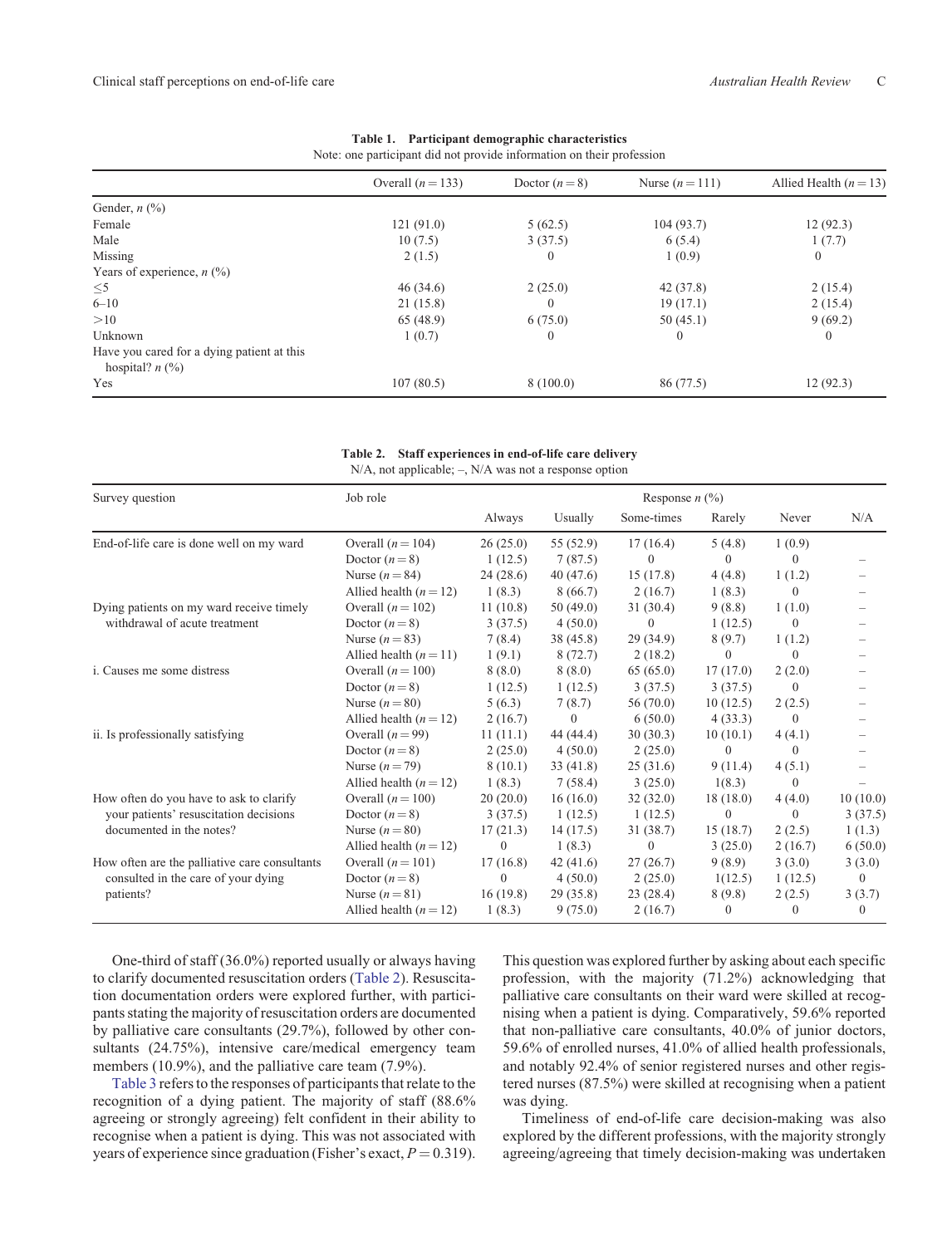<span id="page-5-0"></span>

| $N/A$ , not applicable                         |                           |                   |             |                               |          |                      |          |  |
|------------------------------------------------|---------------------------|-------------------|-------------|-------------------------------|----------|----------------------|----------|--|
| Survey response                                | Job role                  | Response $n$ (%)  |             |                               |          |                      |          |  |
|                                                |                           | Strongly<br>agree | Agree       | Neither agree nor<br>disagree | Disagree | Strongly<br>disagree | N/A      |  |
| I am confident in my ability to recognise      | Overall $(n = 105)$       | 50 (47.6)         | 43 $(41.0)$ | 11(10.5)                      | 1(0.9)   | $\Omega$             | 0        |  |
| when a patient is dying                        | Doctor $(n=8)$            | 5(62.5)           | 3(37.5)     | $\theta$                      | $\bf{0}$ | $\Omega$             |          |  |
|                                                | Nurse $(n=85)$            | 44(51.8)          | 34(40.0)    | 7(8.2)                        | $\Omega$ | $\Omega$             | 0        |  |
|                                                | Allied health<br>$(n=12)$ | 1(8.3)            | 6(50.0)     | 4(33.4)                       | 1(8.3)   | $\mathbf{0}$         | $\Omega$ |  |
| I would like to call the palliative care       | Overall $(n = 101)$       | 33(32.7)          | 34(33.7)    | 21(20.7)                      | 5(5.0)   | 2(2.0)               | 6(5.9)   |  |
| consultants earlier when patients<br>are dying | Doctor $(n=8)$            | 1(12.5)           | 2(25.0)     | 2(25.0)                       | 3(37.5)  | $\theta$             | $\theta$ |  |
|                                                | Nurse $(n=81)$            | 26(32.1)          | 29(35.8)    | 17(21.0)                      | 2(2.5)   | 1(1.2)               | 6(7.4)   |  |
|                                                | Allied health<br>$(n=12)$ | 6(50.0)           | 3(25.0)     | 2(16.7)                       | $\theta$ | 1(8.3)               | 0        |  |

## **Table 3. Recognition of a dying patient**

**Table 4. Communication with staff, patients and families** N/A, not applicable

| Survey question                                      | Job role                 |                |          | Response $n$ (%)           |          |                   |        |
|------------------------------------------------------|--------------------------|----------------|----------|----------------------------|----------|-------------------|--------|
|                                                      |                          | Yes            | No.      | Unsure                     |          |                   |        |
| It is part of my role to talk to doctors             | Overall $(n = 103)$      | 90 (87.4)      | 4(3.9)   | 9(8.7)                     |          |                   |        |
| about the care of patients who I                     | Doctor $(n=8)$           | 8(100.0)       | $\theta$ | $\Omega$                   |          |                   |        |
| think might be dying                                 | Nurse $(n=83)$           | 73 (88.0)      | 4(4.8)   | 6(7.2)                     |          |                   |        |
|                                                      | Allied health $(n = 12)$ | 9(75.0)        | $\theta$ | 3(25.0)                    |          |                   |        |
| It is part of my role to talk to patients            | Overall $(n=101)$        | 73(72.3)       | 17(16.8) | 11(10.9)                   |          |                   |        |
| and their families about death and                   | Doctor $(n=8)$           | 8(100.0)       | $\theta$ | $\Omega$                   |          |                   |        |
| dying                                                | Nurse $(n=81)$           | 62(76.5)       | 9(11.1)  | 10(12.4)                   |          |                   |        |
|                                                      | Allied health $(n = 12)$ | 3(25.0)        | 8(66.7)  | 1(8.3)                     |          |                   |        |
|                                                      |                          | Strongly agree | Agree    | Neither agree nor disagree | Disagree | Strongly disagree | N/A    |
| I am confident in my ability to talk to              | Overall $(n = 102)$      | 21(20.6)       | 47(46.1) | 18(17.6)                   | 14(13.7) | $\theta$          | 2(2.0) |
| patients and their families about<br>death and dying | Doctor $(n=8)$           | 5(62.5)        | 3(37.5)  | $\theta$                   | 0        | $\Omega$          |        |
|                                                      | Nurse $(n=82)$           | 16(19.5)       | 40(48.8) | 17(20.7)                   | 8(9.8)   | $\mathbf{0}$      | 1(1.2) |
|                                                      | Allied health $(n = 12)$ | $\theta$       | 4(33.3)  | 1(8.4)                     | 6(50.0)  | $\mathbf{0}$      | 1(8.3) |

by palliative care consultants (68.3%), non-palliative care consultants (37.2%) and junior doctors (27.2%).

Responses to the survey on communication with staff, patients and families are outlined in Table 4. Nearly all participants (87.4%) felt it was part of their role to talk to the doctors about the care of patients who they think might be dying. Almost threequarters of the cohort (72.3%) agreed it was part of their role to talk to patients and their family about death and dying, with twothirds (66.7%) reporting they felt confident talking to patients and families about death and dying (Table 4). There was no association with personal experience of being involved in the care of the dying (that causes some distress) and confidence in recognition of a dying patient (Fisher's exact,  $P = 0.130$ ) or confidence in the ability to talk to patients and their family about death (Fisher's exact,  $P = 0.052$ ). Staff agreed or strongly agreed that other disciplines on their ward were skilled at talking about death and dying with patients and their families including: palliative care consultants (74.3%), non-palliative care consultants (50.5%), junior doctors (27.5%), senior registered nurses (83.3%), other registered nurses (62.7%), enrolled nurses (40.2%) and allied health professionals (25.5%). There was no association with years of clinical experience and confidence to talk to patients and their families about death (Fisher's exact,  $P = 0.948$ ).

Staff training specific to end-of-life care is highlighted in [Table 5](#page-6-0). Overall, 32% of participants stated they had completed no training. Staff who had training on how to recognise when patients are dying were associated with more confidence in their ability to recognise when a patient is dying (Fisher's exact,  $P = 0.001$ , whereas there was no association with staff who self-reported they had training on how to care for dying patients and distress when caring for dying patients.

Content analysis of the 67 open-ended responses identified six categories: need for more education  $(n = 7)$ ; need for more timely end-of-life care  $(n = 13)$ ; need for improved documentation ( $n = 6$ ); need for staff with end-of-life caring skills ( $n = 6$ ); need for more involvement of the palliative care team  $(n = 26)$ ; and other comments  $(n = 9)$ . [Table 6](#page-6-0) provides exemplars highlighting each category.

## **Discussion**

Examining the perceptions of clinical staff on end-of-life care delivery identified that from their experiences, end-of-life care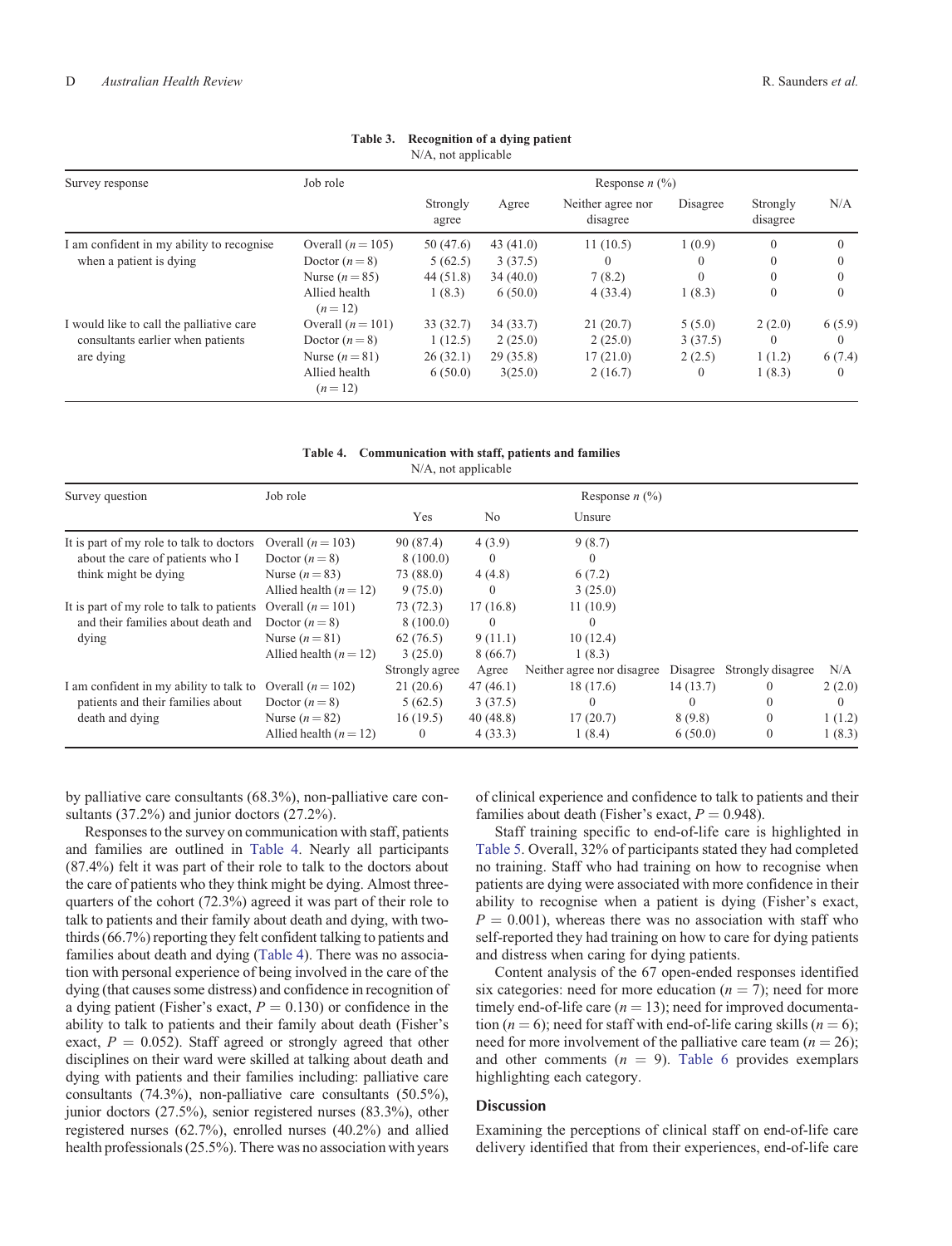<span id="page-6-0"></span>

| I have received formal education/training on:                            | Overall $(n = 102)$ | Doctor $(n=8)$ | Nurse $(n=82)$ | Allied Health $(n = 12)$ |
|--------------------------------------------------------------------------|---------------------|----------------|----------------|--------------------------|
| How to recognise when patients are dying                                 | 50(49.0)            | 5(62.5)        | 43 (52.4)      | 2(16.7)                  |
| How to care for dying patients                                           | 62(60.8)            | 6(75.0)        | 51(62.2)       | 5(41.7)                  |
| How to communicate with patients and families regarding end-of-life care | 48 (47.1)           | 8(100.0)       | 36(43.9)       | 4(33.3)                  |
| How to communicate with patients who are dying                           | 42(41.2)            | 7(87.5)        | 30(36.6)       | 5(41.7)                  |
| No training completed                                                    | 32(31.4)            | 2(25.0)        | 25(30.5)       | 5(41.7)                  |

#### **Table 5. Staff access to end-of-life care training**

| Category                                 | Participant job role       | Exemplar                                                                                                                                                                                                                                                                                                                                     |  |  |  |
|------------------------------------------|----------------------------|----------------------------------------------------------------------------------------------------------------------------------------------------------------------------------------------------------------------------------------------------------------------------------------------------------------------------------------------|--|--|--|
| Need for more education                  | Physician                  | We usually move patients to a medical ward if they are dying. The only problem is<br>that if they do need to die on our ward due to bed block, the nurses are not 'deemed<br>competent' to run a subcut[aneous] infusion.                                                                                                                    |  |  |  |
|                                          | Registered Nurse           | Palliative care consultants should take over more care of patients who are dying rather<br>than other consultants, as I believe this would reduce the incidences of discomfort<br>suffered by some patients, and stress experienced by staff needing to follow treatment<br>ideas they don't believe are helpful/comforting for the patient. |  |  |  |
|                                          | <b>Enrolled Nurse</b>      | Staff being educated more and feel more comfortable about death and dying and the<br>ability to talk to patient's and family. Also looking for signs and symptoms of [a] dying<br>patient.                                                                                                                                                   |  |  |  |
| Need for more timely end-of-life<br>care | Allied Health professional | Earlier recognition of the end-stage patient and more focus on symptom relief/control.<br>Having the discussions with patients about their terminal conditions and wishes/<br>resuscitation status early in admission.                                                                                                                       |  |  |  |
|                                          | Registered Nurse           | EoLC commenced more promptly and with a team approach.                                                                                                                                                                                                                                                                                       |  |  |  |
|                                          | Registered Nurse           | If doctors could make decisions earlier regarding care of patients and listen to nursing<br>staff's concerns re[garding] treatment.                                                                                                                                                                                                          |  |  |  |
|                                          | <b>Enrolled Nurse</b>      | Better clarification of resus[citation] statuses, earlier intervention by non-palliative<br>consultants for dying patients.                                                                                                                                                                                                                  |  |  |  |
| Need for improved                        | Allied Health professional | Clear documentation of expected timeline of life from diagnosis.                                                                                                                                                                                                                                                                             |  |  |  |
| documentation                            | Registered Nurse           | Discuss resus[citation] status earlier for patients' pre-procedure.                                                                                                                                                                                                                                                                          |  |  |  |
| Need for staff with EoLC skills          | Registered Nurse           | Having more staff equipped to deal with these situations.                                                                                                                                                                                                                                                                                    |  |  |  |
| Need for more involvement of the         | Registered Nurse           | Needs to be recognised earlier to refer to palliative team.                                                                                                                                                                                                                                                                                  |  |  |  |
| Palliative Care team                     | Registered Nurse           | Transfer of care to palliative team. Consultants like to keep patients under their care.                                                                                                                                                                                                                                                     |  |  |  |
|                                          | Registered Nurse           | Although the palliative care team is usually involved, they are sometimes referred to a<br>lot later than I would expect in some cases.                                                                                                                                                                                                      |  |  |  |
| Other comments                           | Registered Nurse           | Counselling of all staff post the death of a patient should be done after each bereavement<br>and it is not done. It's a disgrace especially if death has been unexpected or traumatic.                                                                                                                                                      |  |  |  |
|                                          | <b>Enrolled Nurse</b>      | We have had very few to no deaths on my ward, we usually transfer them to a more<br>appropriate palliative care ward.                                                                                                                                                                                                                        |  |  |  |

#### **Table 6. Participant exemplars from open-ended questions** EoLC, end-of-life care

is overall performed well. The results identified a clear need for staff training in end-of-life care and understanding of strategies to reduce stress when caring for dying patients, and improving communication with team members and families. These findings were further identified in the content analysis that highlighted the need for better and more timely written and verbal communication; and need for staff with skills to provide end-of-life care.

The Australian pilot study of the Clinician Survey commissioned by the ACSQHC, found similar results that not all end-oflife care was meeting the required standard and there were concerns from clinical staff about their confidence in delivery of care.[20](#page-8-0) Similarly, a national study of end-of-life care in hospitals across the UK found considerable differences in care relating to documentation of clinical decision-making, staff education and

communication to patients and families, resulting in recommendations to improve the quality of end-of-life care.<sup>21</sup> Other studies have also reported nurses' experiences of end-of-life care in acute hospital settings and found a lack of knowledge; access to training; communication barriers across the multidisciplinary team and with patients and families; and insufficient organisational support, including adequate staffing levels, all impacted on the delivery of quality end-of-life care.<sup>[7,22,23](#page-8-0)</sup> Nurses working in intensive care areas also reported the chal-lenges with providing end-of-life care.<sup>[23](#page-8-0)</sup> Another study of nurses' experiences of delivering end-of-life care in medical units described their experience as 'battling a tangled web', referring to the complexities of care delivery and the challenge of supporting dying patients and their families in environments not always set up for it. $^{24}$  In a qualitative study of health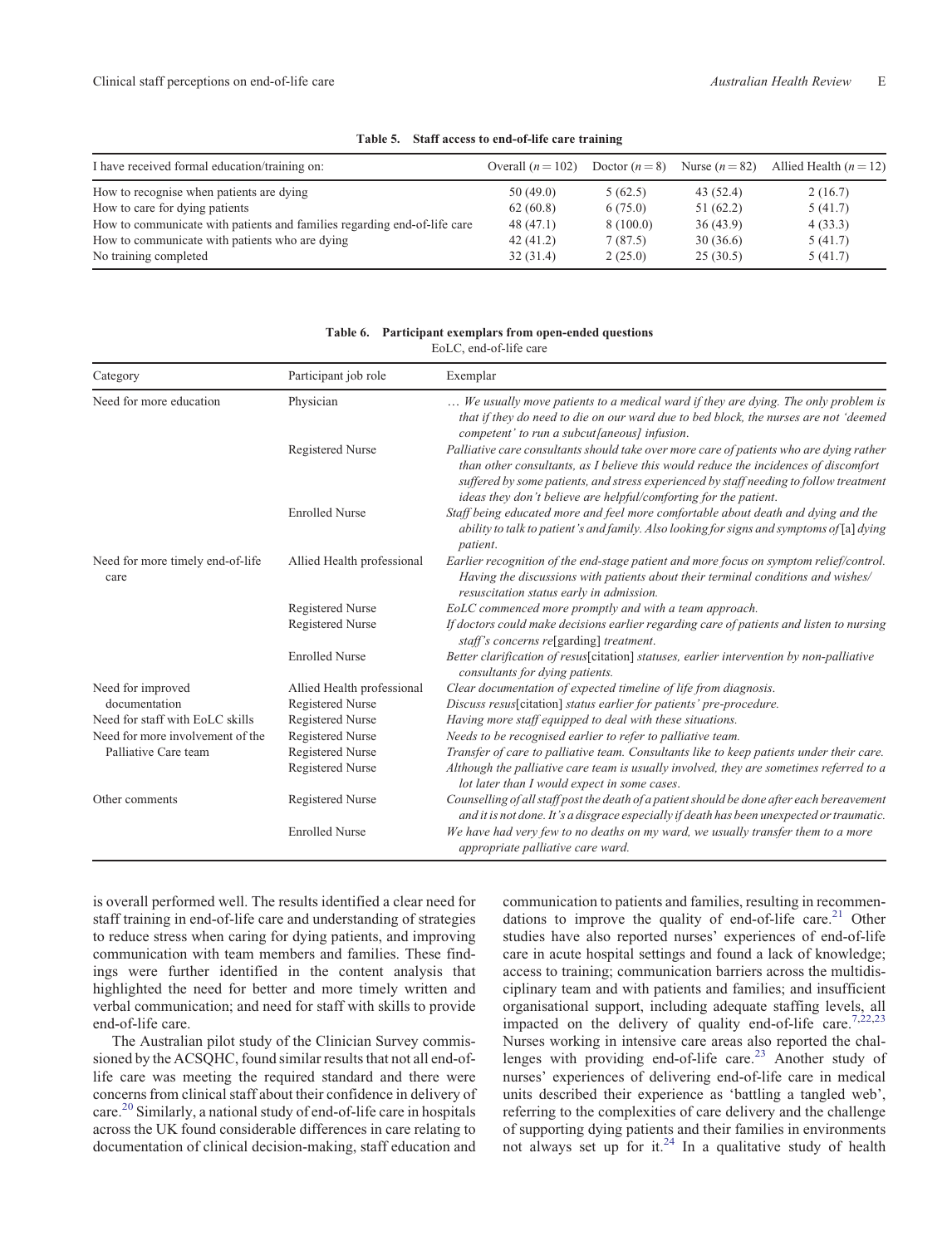<span id="page-7-0"></span>professionals in the UK, delay in diagnosing dying was seen as a barrier to good end-of-life care.<sup>[25](#page-8-0)</sup> These studies show that exploring staff experiences can assist in examining end-of-life care delivery.

This study identified the distress that providing end-of-life care can cause to staff, and other studies have also found that endof-life care causes distress, highlighting the importance of adequate access to emotional and spiritual support, including individual and group peer debriefs[.26](#page-8-0) Educating staff on the importance of self-care can assist in providing support for themselves and indirectly enhance professional relationships with patients and families. Where workplaces encourage and support self-care practice, it has been found to assist with staff stress.<sup>2</sup>

Timely and effective communication is part of safe and quality end-of-life care. This study demonstrated that skill level varied across professions regarding talking about death and dying with patients and their families, with allied health staff perceived to be the least skilled. Low levels of confidence by allied health professionals in Australia have been reported elsewhere.<sup>[20](#page-8-0)</sup> These are valuable findings, as even though doctors often lead end-of-life care communication, a multidisciplinary approach is important to quality end-of-life care and communication is key. $2^8$  In other studies, staff have also identified the need to improve communication within the multidisciplinary team, and family perceptions of end-of-life care.<sup>[29,30](#page-8-0)</sup> This perceived gap in communication also relates to the necessity for staff training in end-of-life care, with the World Health Organization and national guidelines emphasising the impor-tance of training as part of delivering quality end-of-life care.<sup>1[,9](#page-8-0)</sup>

Perceptions and confidence in end-of-life care can inform staff educational needs; however, staff knowledge and skills in end-of-life care cannot be overlooked. This study found that staff felt confident in some aspects of care delivery, but as over onethird had no formal training in end-of-life care, this may have contributed to the findings and staff recognition of the need for training and skilled staff. Knowledge, attitudes and confidence have been reported as important factors to address in educational programs<sup>31</sup> and can contribute to improving end-of-life care for patients and families in hospitals.<sup>32</sup> In this study, staff reported varied training related to the different components of end-of-life care and identified the 'need for more education' and 'need for staff with end-of-life care skills'. Low rates of education in endof-life care have also been reported in several other studies.[20,33,34](#page-8-0) This highlights the need for healthcare organisations to evaluate training needs of all clinical staff, implement training programs and evaluate competence. $^{31,35}$  $^{31,35}$  $^{31,35}$  Other research has emphasised the importance of training for staff that focuses on communication with family and the dying patient.<sup>22,24,[36,37](#page-8-0)</sup> Additionally, end-of-life care content needs to be included in entry to practice health professional curriculums[.33,34](#page-8-0),[38](#page-8-0) A key part of educating staff is promoting free online resources such as End-of-Life Essentials – Education for Acute Hospitals, which can assist with student and staff training.<sup>[39](#page-8-0)</sup>

#### *Limitations*

First, as the study was conducted in a private hospital, the findings of the study may not be generalisable to other hospitals where the cohort of patients requiring end-of-life care may be distinctively different. Second, the low response rates from

doctors and allied health practitioners affects the ability to draw conclusions on the difference between professions in end-of-life care perceptions. Further studies in a private hospital with strategies to recruit a larger sample size should be conducted to validate the differences in professions.

## **Conclusion**

Given the number of patient deaths that will occur in acute hospitals, this study highlights the importance of clinical staff in all areas having skills and confidence in providing care to dying patients and their families. The staff perceptions of end-of-life care, including the recognised value of early recognition of impending patient death, and particularly the need for education in this study mirror the findings of other studies. The findings will contribute to healthcare providers' understanding of end-oflife care and the importance of supporting staff adequately to assist with optimal collaboration between staff, families and patients in care delivery. It is crucial that healthcare providers implement strategies to overcome gaps in staff education and support, to ensure all patients and families receive quality endof-life care. The importance of having staff who feel equipped, knowledgeable and supported in end-of-life care delivery cannot be underestimated.

#### **Competing interests**

The authors declare no competing interests.

#### **Acknowledgements**

Thank you to the research team for their contribution in completing the research, including the consumer representatives. We would also like to acknowledge the clinical staff who participated in the study. The study was funded by an Edith Cowan University Industry Collaborative grant; Hollywood Private Hospital Research Foundation, Ron Woss Scholarship and Western Australian Nurses Memorial Charitable Trust.

#### **References**

- 1 Australian Commission on Safety and Quality in Health Care (ACSQHC). National consensus statement: essential elements for safe and high quality end-of-life care. Sydney: ACSQHC; 2015.
- 2 Broad JB, Gott M, Kim H, Boyd M, Chen H, Connolly MJ. Where do people die? An international comparison of the percentage of deaths occurring in hospital and residential aged care settings in 45 populations, using published and available statistics. *Int J Public Health* 2013; 58: 257–67. doi:[10.1007/s00038-012-0394-5](http://dx.doi.org/10.1007/s00038-012-0394-5)
- 3 Burge F, Lawson B, Johnston G, Asada Y, McIntyre PF, Flowerdew G. Preferred and Actual Location of Death: What Factors Enable a Preferred Home Death? *J Palliat Med* 2015; 18: 1054–9. doi[:10.1089/](http://dx.doi.org/10.1089/jpm.2015.0177) ipm.2015.0177
- 4 Foreman LM, Hunt RW, Luke CG, Roder DM. Factors predictive of preferred place of death in the general population of South Australia. *Palliat Med* 2006; 20: 447–53. doi[:10.1191/0269216306pm1149oa](http://dx.doi.org/10.1191/0269216306pm1149oa)
- 5 Stajduhar K, Sawatzky R, Robin Cohen S, *et al*. Bereaved family members' perceptions of the quality of end-of-life care across four types of inpatient care settings. *BMC Palliat Care* 2017; 16: 59. doi[:10.1186/](http://dx.doi.org/10.1186/s12904-017-0237-5) [s12904-017-0237-5](http://dx.doi.org/10.1186/s12904-017-0237-5)
- 6 Hajradinovic Y, Tishelman C, Lindqvist O, Goliath I. Family members´ experiences of the end-of-life care environments in acute care settings – a photo-elicitation study. *Int J Qual Stud Health Well-being* 2018; 13: 1511767. doi:[10.1080/17482631.2018.1511767](http://dx.doi.org/10.1080/17482631.2018.1511767)